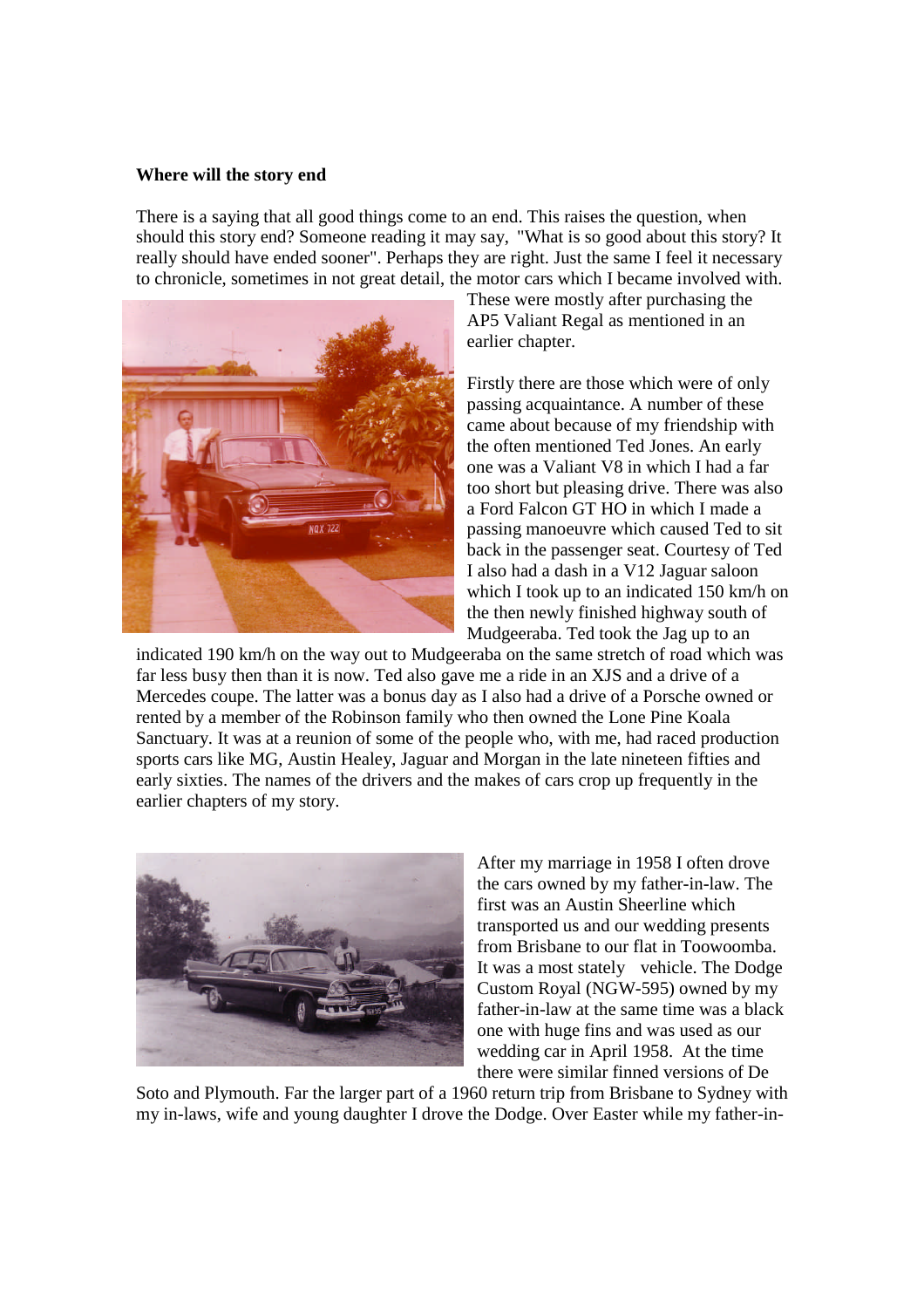law was in Hay I drove the family around Sydney. In the stop go traffic of the holiday period I became convinced that there was merit, in many circumstances, in automatic transmissions. This was pre-Valiant days and is probably why, when purchased in 1963, it was an automatic. The Dodge with lots of chrome and painted black attracted a lot of attention and was invariably kept pristine in appearance. It was a large car and I sometimes felt that, with the aid of a couple of planks, I could have driven my Triumph



TR2 into the boot. The black Dodge was followed by three other Dodges. The first of these was green and had the controversial shape adapted by the first Valiants sold in Australia. This Dodge, like the Valiant, had gear selection in the auto box by push button. His next Dodge did not stay long due to problems with the brakes.



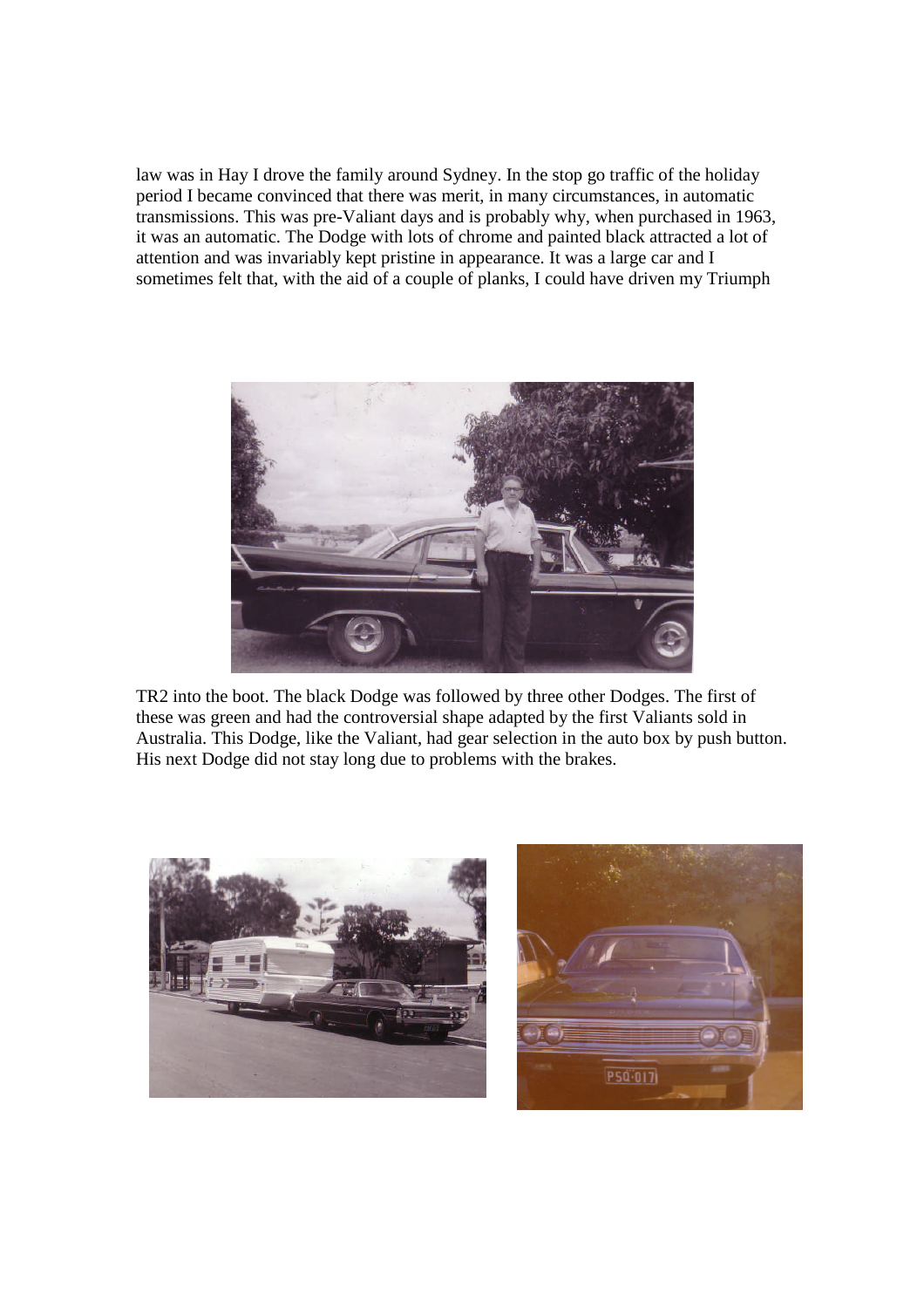I seem to recall it having the high and low beam headlights mounted one above the other. To the best of my recollection I never drove it. It was soon traded in on the last of his Dodges, one of the Limited Edition pillarless 400 series (PSQ-017 Not long before his death the car became troublesome and frequently would not start even if it had been running a short time before and was still warm. On one occasion it was left by the roadside overnight when we took a taxi home. When the car became the property of my mother-in-law who did not drive my wife and I frequently drove this Dodge and often it was kept on the Gold Coast with us. A major overhaul of the carburettor at a later stage seemed to overcome the problem. It was eventually traded in on a dark blue XC Ford V8 Fairmont GXL (204-NJL) demonstrator. It gave good service until it was written off in an accident at Wallabadah on the New England Highway. During a return trip from Sydney a rear tyre blew out and the car left the road and hit a telephone pole on a disused pole route due for demolition. My wife, who was driving her mother and an aunt, suffered very bad bruising from the seat belt as did her aunt Nell. Her mother unfortunately hurt her spine and was in hospital at Tamworth for a period before being flown to a private hospital on the Gold Coast to recover. There is no doubt that the seat belts saved then from further injury. After same hassles with the insurance company another Ford (561- NML) of the same make and model, but a different colour, was purchased. This car was traded in on a gold coloured Ford Fairmant Ghia (537-PEQ) when the XF series was introduced. It was promised for delivery early in December1984 but did not arrive until December 28. It was one of the first batch of XF models delivered by Bryan Byrt Ford. They had only a station wagon demonstrator at the time the car was ordered. To let us see how the fuel injected six performed we were allowed to drive a still current Fairlane. When the car was only a few weeks old my wife and her mother took the car to Melbourne. On the way south they had trouble which caused the motor to stop at the junction of the Oxley and Newell Highways not far from Coonabarabran. Fortunately it restarted and ran in a fashion until it stopped apposite the NRMA depot in Coonabarabran. The EGR valve associated with the anti-pollution system had worked loose and tightening the mounting bolts fixed the problem. When the first of a number of recall notices was issued it was stated that the ERG gasket used could became degraded due to heat transferred from the exhaust manifold via the insulated connecting pipe. Other recalls required attention to the starter motor solenoid, the remote release solenoid for the boot lid and a fusible link. It was a troublesome car from the start and even after servicing the engine tended to stutter and sometimes stop when warm. Regular does of Wynns Fuel Injector cleaner seemed to help. The problems encountered resulted in a number of letters, written by me on behalf of my mother-in-law to the Ford company. The car was delivered with a burn mark the size of a 50c coin on the boot carpet and a fault in the instrument panel circuit board. This latter was pointed out by the salesman as it caused the STOP LAMPS display on the panel to light up whenever the brakes were applied. A replacement board had already been ordered but it was not until the 15000 km service that the replacement fixed the problem, free of charge naturally. The drivers seat belt would jamb while retracted and was eventually replaced free of charge as was the switch for the driver's electric window. Recurring trouble with the electric windows caused the local dealer to fit, free of charge, an extra relay on the left side. Labour charges had to be paid but there was no charge for the leaking air conditioner condenser in late January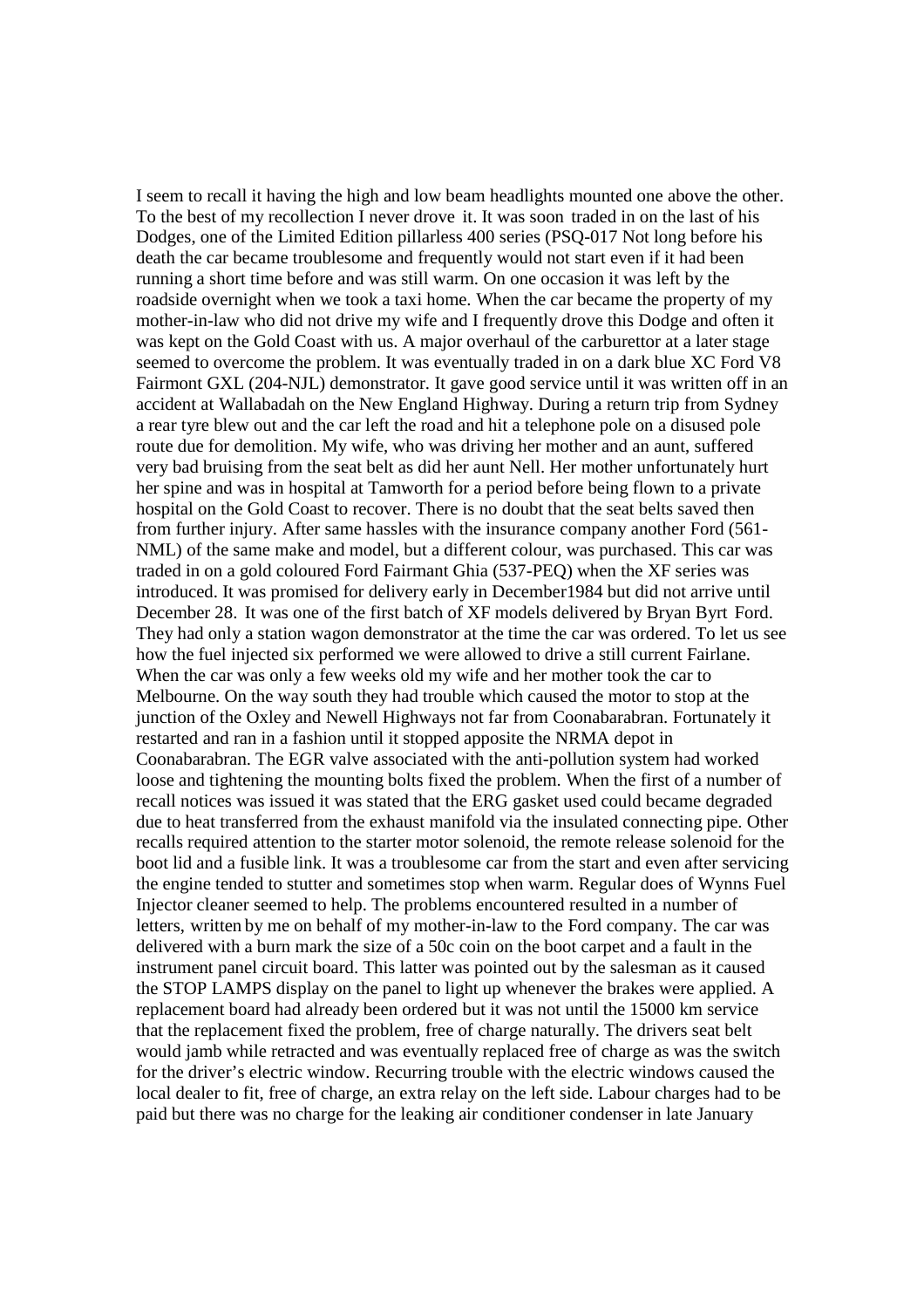1988. Following further condenser problems the factory system was replaced with a new system from SuperCOOL. The auto transmission was playing up at forty five thousand kilometres and was adjusted on September 12, 1988. When it failed again on September 16 it was replaced with a reconditioned unit at a cost of \$425.00. Another letter to Ford resulted in a refund of \$250.00. In the letter it was pointed out that my CA Falcon had done 120 000km and the auto transmission was still working perfectly. The XF appeared to be hard on batteries. It was used mainly for running around town which may have been a factor. One battery distributor asserted that high under-bonnet temperature was a major cause of such battery failure. He stated that XF Falcon taxis which rarely cooled down were also having battery problems. Later model XF cars using unleaded petrol have cool air ducted to the battery. The car was taken to Brisbane for most of the servicing, and on other occasions, but made a number of longer trips. In addition to the Melbourne trip there was one to Cairns and separate return trips from the Gold Coast to Sydney and Bathurst. After a service on May 22, 1986 by Bryan Byrt Ford in Brisbane a disturbing amount of transmission fluid was found on the garage floor. On inspection two of the transmission sump bolts were found to be missing, some finger tight and others only lightly tightened. Two bolts were taken from a disused transmission belonging to my son's car and the bolts tensioned. At the next service on August 28, 1986 the supervisor of the team responsible was advised of the poor quality of service. He was not at all pleased and at my request provided replacements for the borrowed bolts.

The power steering box began to leak and was replaced with a reconditioned box on July 4, 1990. On March 26, 1991 the high pressure hose from the power steering pump split and had to be replaced. All told the XF had been in need of a fair bit of attention over the years especially in view of the distance covered. Despite the problems, my mother-in-law was quite happy to contemplate buying another Ford. After a visit to a Gold Coast Ford dealer now trading as Sunshine Ford, it was suggested by me, despite my not being keen on Holdens, that the Holden dealer in Southport be consulted. This did not eventuate and as a result of a visit to Bryan Byrt Ford in Brisbane, the Gold XF was replaced with a Sandstone coloured EDE Ford Fairmont 896 CGV. This was ordered on November 19, 1993 and delivered on December 3. As I type, it is March 1996 and the car has done only 15 956 km. So far it has performed well apart from two replacement batteries. The first lasted for almost two years but the second, which must have had a defect, only a short time.



The cars with which I was more closely associated were of course my own, and to some extent, those belonging to me and my sons. Currently they own their own. While still owning the Valiant, the need for a second car became evident. Its main use would be for me to drive to work to save a return trip morning and afternoon for my wife. Obviously it had to be relatively simple to maintain, cheap to run and buy, and logically second hand. A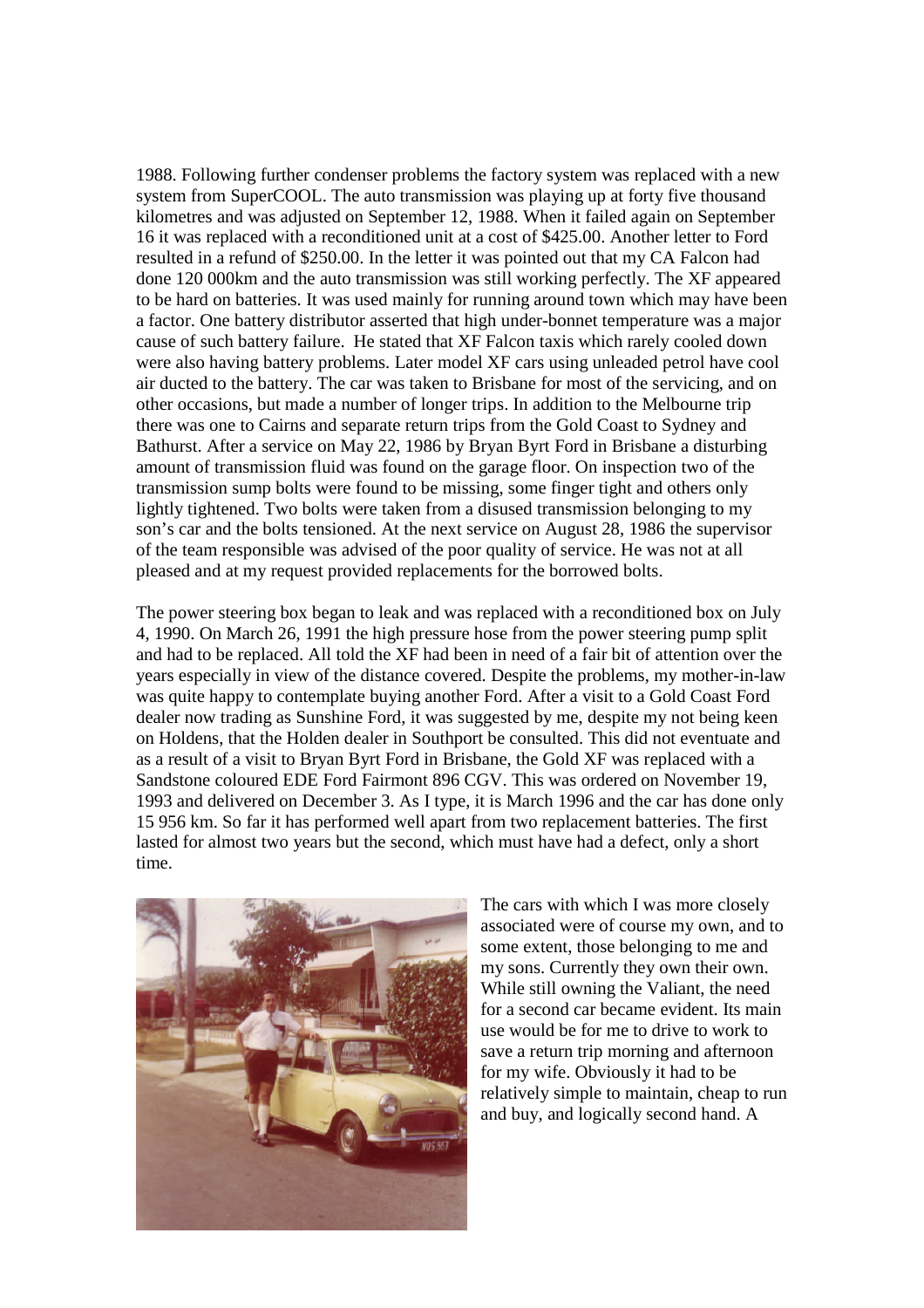Morris Mini Minor seemed to fit the bill. It was an early model of 850cc and sliding front windows. The registration number was NOS 563 and the records I do have indicate that it was probably purchased in late 1964 or early 1965. It had been fitted with modified front seats which fully reclined but were poorly attached to be body. This was easily rectified and as time went by a new bottom was needed in the battery carrier in the boot. Rust in the body seams needed constant attention partly because my workplace was only a few hundred metres from the beachfront. One afternoon when cleaning out the rear compartment, I bumped the front seat as I got out. When the seat flopped back, its rear legs punched a hole in the rusty floor. A couple of riveted plates restored the situation. The rust on the roof was cleaned off and the roof was brush painted. Eventually the whole car was painted in this fashion. The Mini did not give a great deal of mechanical trouble and virtually all servicing and repairs were done by myself. After it became necessary to buy a second hand boot lid it was decided to move up.



The replacement was a Morris Mini K with the bigger 1100cc motor and windup windows. It was certainly an improvement. The old Mini was traded with the replacement boot lid on the rear seat. The comment of the dealer when he saw the old Mini was 'It certainly is a shocker.' In all \$1064.00 changed hands on September 1, 1972 for PWW-073. Its worst feature was badly rusted drip rails. These were removed completely, the rust treated and the area repainted. One

morning on a trip to Brisbane, where I was working at the time, I moved off at a set of lights as they turned green. When I reached for third gear, there was only neutral. A try for fourth gear produced the same result. The spot where it happened was near the Big Gun Fruit Market on the old road into Brisbane. From there the car was driven in second gear top a BMC dealer at Mt Gravatt keeping as much as possible out of the way of the morning traffic. It was left there for a few days until the selector forks in the gear box were refastened. The fix itself was simple but the labour required for removal of the combined engine gearbox and drive-train assembly meant it wasn't a cheap job. The Mini-K served for the first driving lessons and as a practice car for my two eldest children Christine and Grant. In the initial stages we used a sandy lot not far from the Budds Beach area in Surfers Paradise where we lived. At my insistence, both went to a driving school for final polishing. Finally body rust and oil consumption dictated a change which resulted in a trade up to a Holden Gemini two door. It proved to be a bad buy as events showed that it had been used as a towing vehicle and apparently had overheated badly. This car developed a number of obscure faults which proved expensive to fix. Things came to a head one rainy night in Brisbane.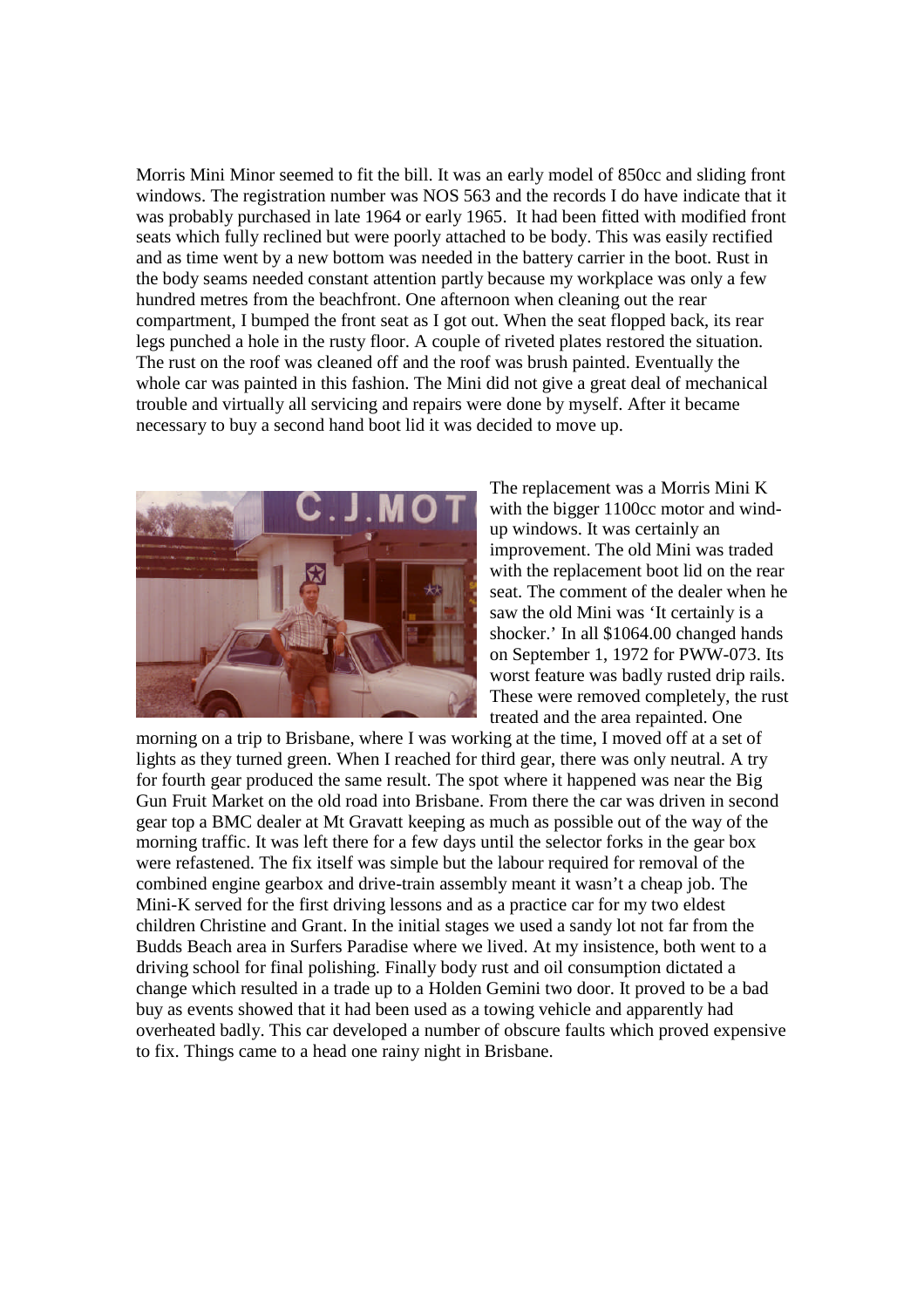

My son Grant lost control in the wet and then hit a patch of running water on the road. He spun into the other land and was hit dead centre on the passenger side. Fortunately he was unhurt, apart from bruising. The Holden driver had minor problems but no charges were laid as a result of the accident. In this way, Grant became the second member of the family to write off a car. Fortunately the car was covered by Third party property damage insurance. Grant for a period had to borrow my car to go to his training courses in Brisbane while we worked out what to do next.



The car he had to use was my 1972 XA Ford Falcon 500 which had traveled less than 12000 miles when it replaced the Valiant Regal. This was not long after the purchase of the first Mini. The Ford had been sold to its first owner on July 7, 1973 and was bought by me from C J Motors in Brisbane on March 7, 1974. The C was for Cranley (John) and the J was for Jones (Ted), two motor sporting mates of earlier years. It was registered OAB-018 and cost \$3333.00 including \$33 tax less \$600 for the Valiant. The car came from Miles which is about 340 km west of Toowoomba. It was reputedly being sold so the owner could buy a vehicle with a bench front seat for use as a Brisbane taxi. The car was a T-bar auto and had bucket seats. The odometer rolled over from 99 999 miles late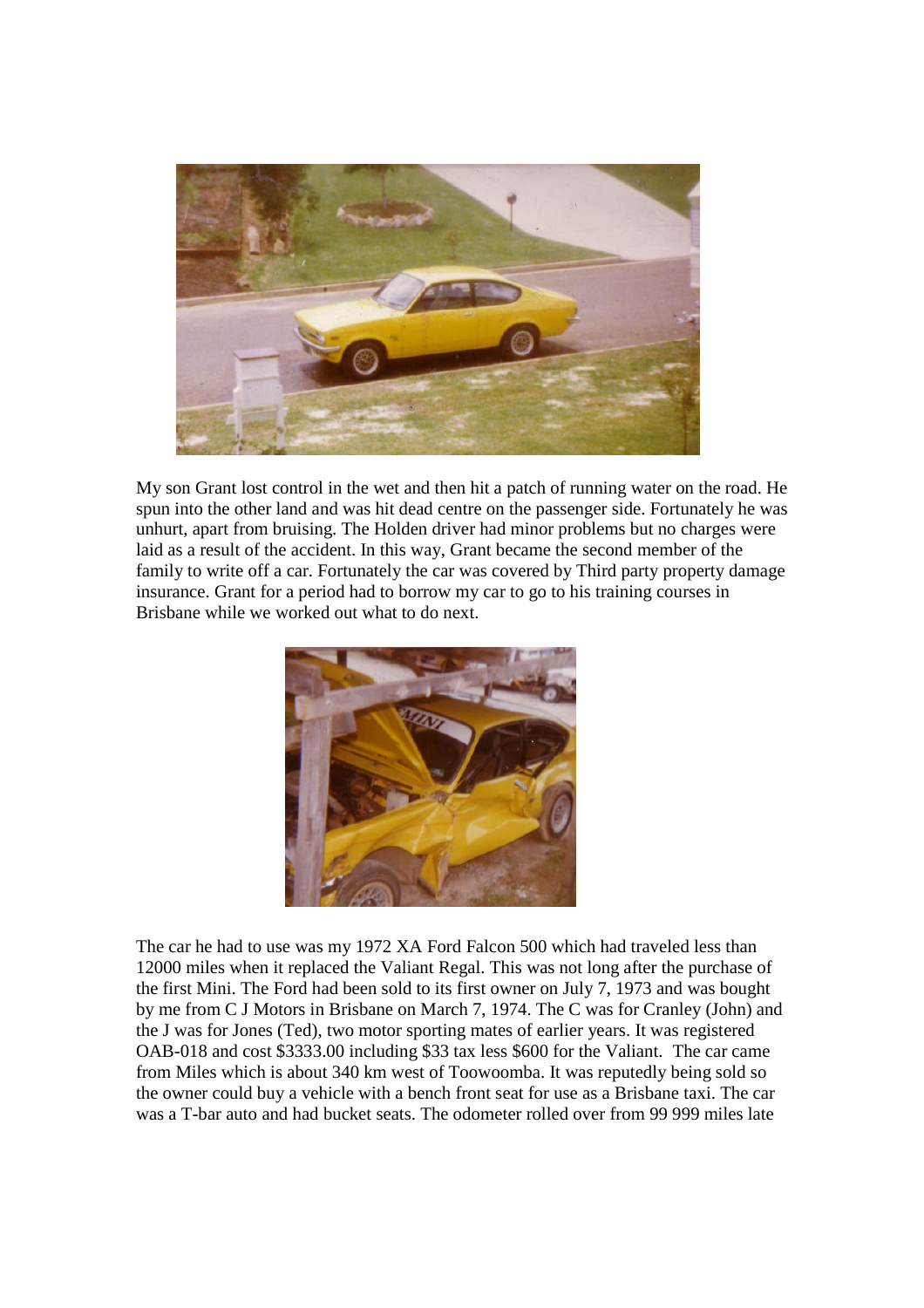

in September 1985 and would reach 40 000 on its second time around before being sold. At about 70 000 miles there was attention to the cylinder head but the remainder of the engine and the transmission remained untouched apart from routine servicing. Engine oil changes and greasing and simple servicing was usually carried out at home.

There was also attention to the front end and rear suspension which had sagged. The first major body damage was caused by Grant on April 29, 1981 when he rain into the back of a Fiat while looking at cars in a saleyard. He was looking for a car to replace the written off Gemini.

When a claim was submitted to Club Insurance I was told the policy had lapsed when a renewal notice was returned address unknown. The RACQ had been advised of the change but, despite volunteering to do so, had not advised their insurance arm. At the time, they were two separate groups but membership of the RACQ was required by the insurance group. Club Insurance could easily have made a phone call to the RACQ and retained the business. This was pointed out to one of the managers in Brisbane but only a slight measure of personal satisfaction was achieved. In complete contrast, when I was late in paying a premium to SGIO Queensland, now Suncorp, they sent me a letter. It suggested that as I may have omitted to pay the premium they would cover the car for a further month. It made good business sense. Later when I began giving my youngest son driving lessons in the Falcon it was comprehensively insured with the RACQ.

Grant was involved in another collision on October 29, 1987. He was struck from behind by another car when going from the Chevron Island bridge into Ferny Avenue. The other car, a Renault 18GTS had most of the damage and left a minor mark only on the rear bumper of the XA Falcon.

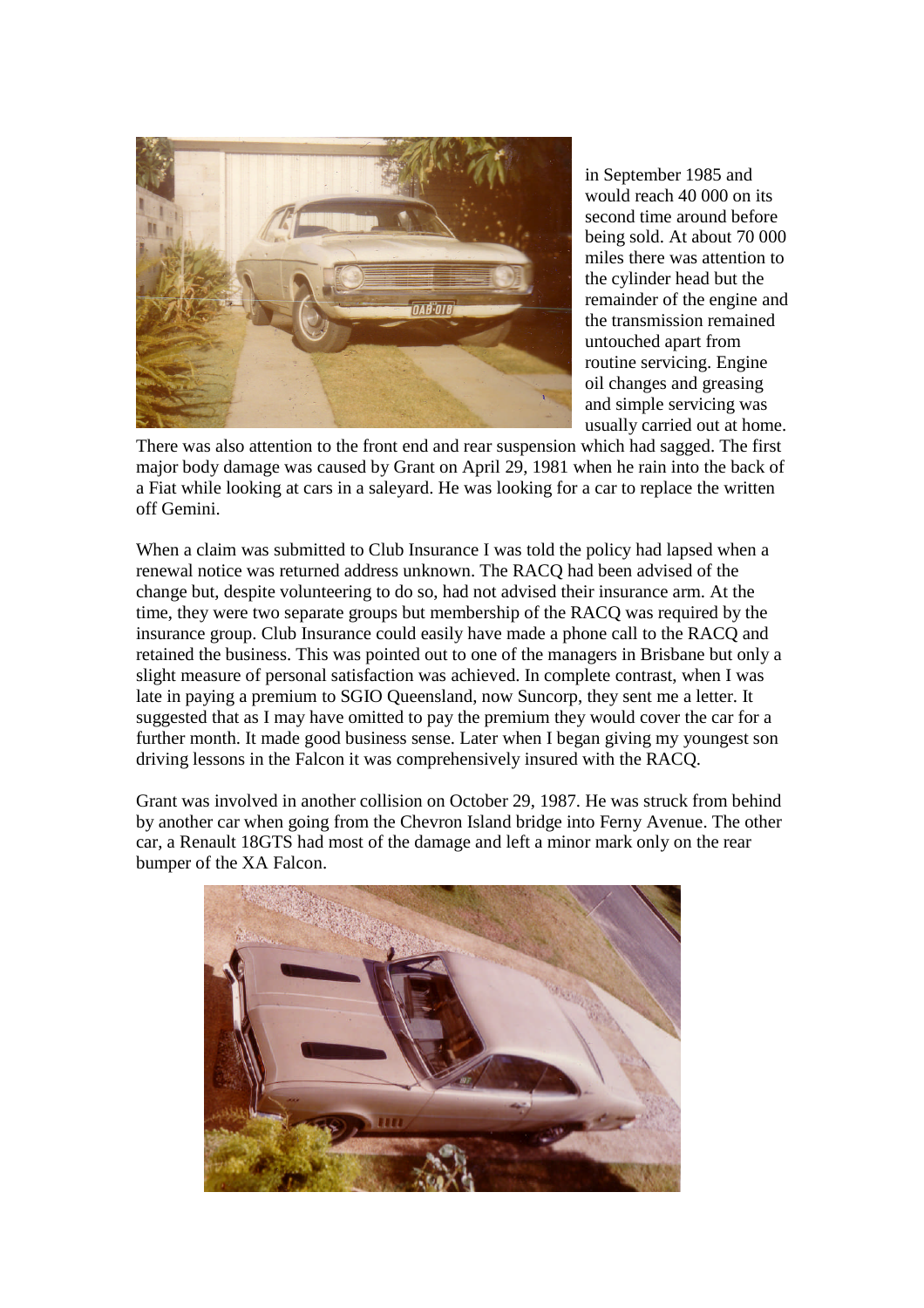When Grant was using the XA to travel up and down to Brisbane, consideration was being given to a replacement for the written-off Gemini. It had to be second hand and cheap. It turned out to be an automatic Holden Monaro HG GT as traded to Mike Gore's



dealership. A deposit of \$15 was paid on May 4, 1981 and the car picked up on May 8. It looked rather disreputable and had a deep scratch on the left side from end to end through the bronze paint. It looked a little better when the toweling seat covers were removed and the interior vacuumed after washing the car. Later on, the scratch was disguised with a coat of paint from a spray can after being rubbed down and feathered. To our later sorry, we wrote off the sometimes erratic oil pressure to an electrical fault. One evening, on the way home from Brisbane, lack of oil pressure resulted in a thrown rod and a hole in the crankcase. The ever faithful XA Falcon towed the Holden home from just near Oxenford. It wouldn't be the last time.

A long motor was arranged through a friend in the trade and a change-over was carried out in the street. We used wooden supports and a system of pulleys to do the lifting. Examination of the oil pump showed it to have been faulty. When Grant finished his training in Brisbane and began working on the Gold Coast, the car went to a backyard panel beater friend to be derusted and painted. It returned looking quite reasonable. Problems with the automatic transmission resulted in total failed and once again the XA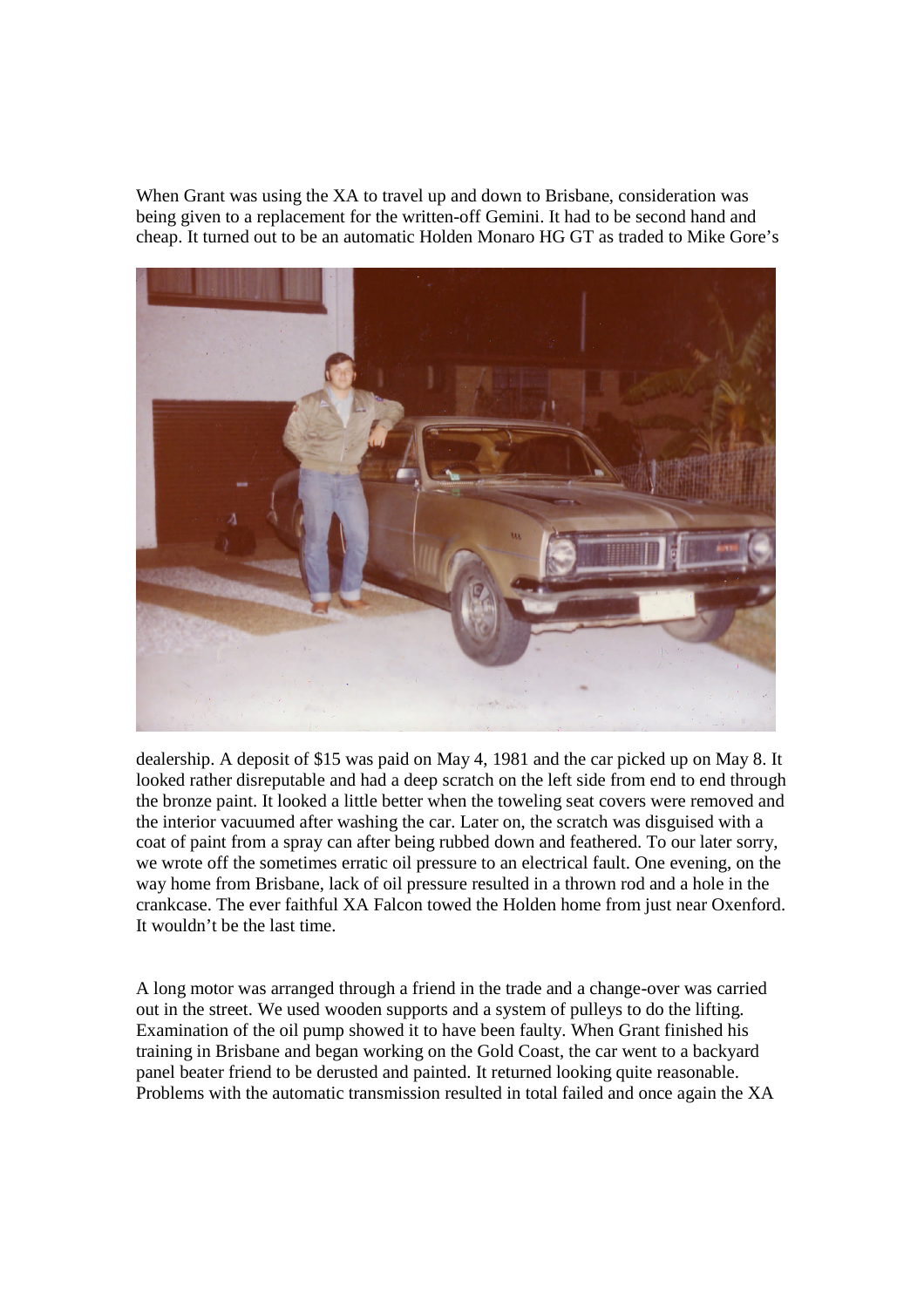Falcon was called on to tow the Holden home. With the aid of a friend, Grant converted the car to a manual and it served well until sold late in December 1989.

While still in possession of the Holden Monaro, an XB Ford V8 coupe being done up for a friend caught Grant's eye. After some scouting around he picked up a rather tatty unregistered XA Falcon couple with a 302 Cleveland motor. It had a factory fitted sun roof and rear window sun shade. At first it was stored at the premises of the friend who had worked on the Monaro to gather more rust. After a few months, and after a lot of trouble getting it started, it was shifted to Michael's Body Shop. There it was eventually restored when Michael had the time and Grant had some money. The latter was not often. While almost little more than a bare shell, the engine bay was painted in the same colour intended for the body and the battery shifted to the boot. The wiring was replced with a harness from an XB GT Falcon which also provided the fog lights and brackets. The dash assembly came from a Fairlane as did most of the parts for air conditioning. Quite a few new panels were required including one front mudguard, rear quarter panels, door sills, and a bonnet for a GT Falcon. The section at the bottom of the rear window had to be fabricated by the panel beater. Despite being an XA, it had been fitted with XB mudguards and grill area. While this work was in progress, the motor was sent out for attention to bores, crankshaft and bearings. The motor was reassembled in the garage and when finally fitted was found to have rather low oil pressure which did not cause problems. When the car was finished in a dark blue two pack and cleaned up it was an attractive motor car. It was driven to a muffler shop on May 31, 1989 with about a metre of pipe attached to the extractors. It attracted quite a bit of attention because of its smart appearance and the exhaust note. It didn't sound half as good when picked up the next day. There was no lockout on reverse gear due to the absence of a shaped block in the gear-lever housing. The missing piece could not be bought but, after having a look at one and taking some measurements, I decided to try to make one. The first one was made from a piece of wood to get the right profile before starting on a steel one. It worked quite well but eventually it was forced out of position and as the large welsh plug had fallen out the carefully made piece was lost. The block was only a force fit and in hindsight we should have drilled and tapped it and secured it with a bolt or screw. So far the gearbox has survived without reverse gear lockout. The first night after it was completed Grant and two friends drove it from the Gold Coast to Maryborough without a spare tyre or tools of any sort. The car soon developed an appetite for universal joints in the propellor shaft. Inspection showed that the sleeve of the yoke had been reaching the extent of its internal splines. Movement of the suspension was causing unintended end thrust on the universal as well as on the gearbox mainshaft. This was only cured when a slightly shortened shaft was fitted. Why the standard length shaft was unsuitable is unknown. Unfortunately the car has to be parked in the street and it was not too long before further attention to body rust was needed. While this work was being done the motor was reconditioned. A new camshaft was fitted as was a larger capacity sump. The oil pressure was now at a proper level and the car ran very well and had developed a better turn of acceleration particularly above 3500 revs. It is still parked in the street, it is now 1996, and has gathered more rust and has an uncertain future.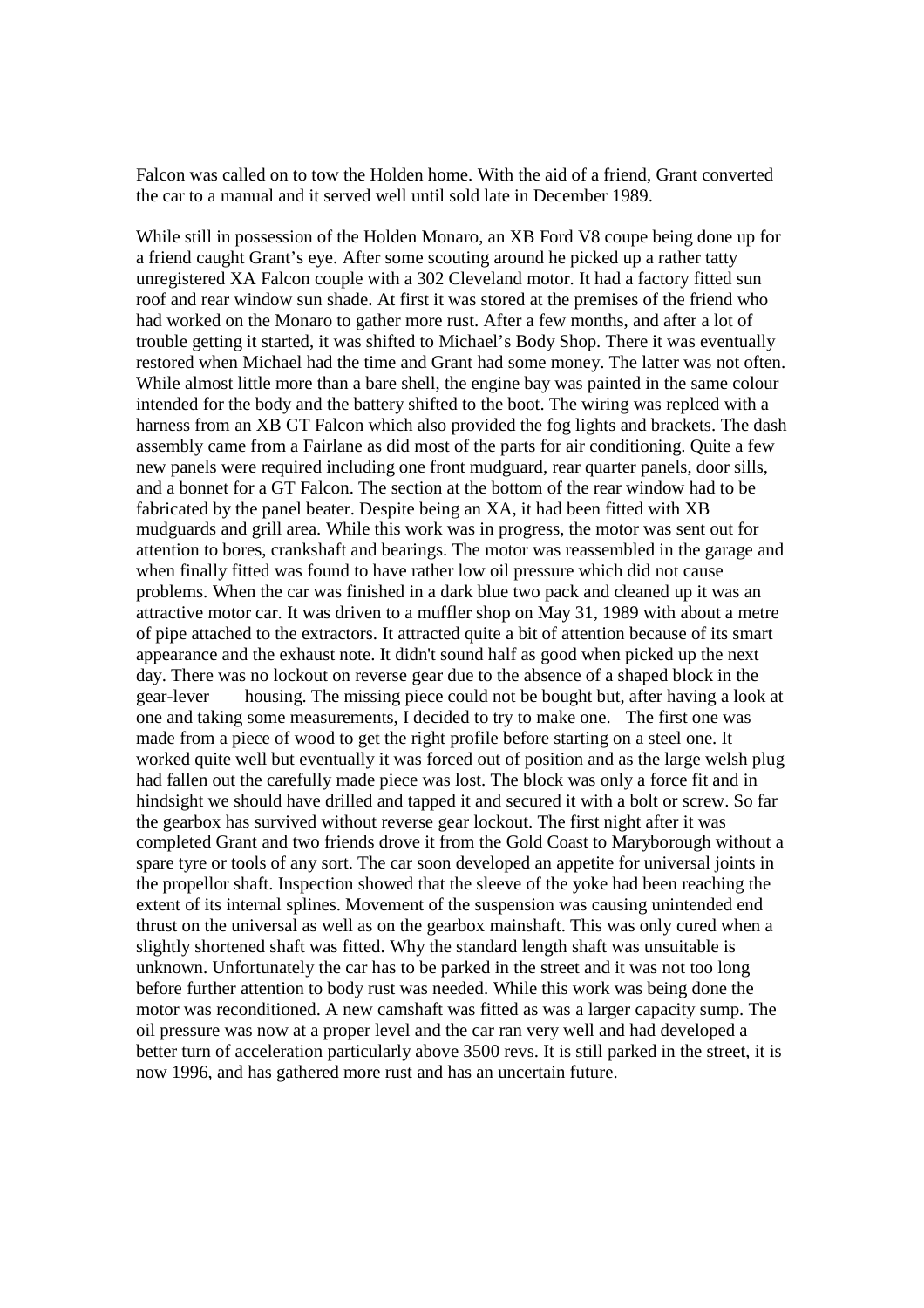On August 10, 1985 my youngest son Mark was driving home in my XA Falcon after his late night shift at Charlies a twenty four hour restaurant in Surfers Paradise. It had been raining and he lost control on the wet roadway. The car mounted the footpath, demolished part of a wood and glass bus shelter and narrowly missed a public telephone cabinet. The left front mudguard was crumpled arid the radius arm bent. It was driven home with a great squealing of tyres. The worst feature was the damage caused by the shattered glass from the bus shed. The slivers of glass gouged through the paint to leave pin points of bare metal across bonnet, roof, boot lid and same side panels. The windscreen was also badly scratched. The RACQ insurance assessor decreed that the vehicle should be written off. He agreed that it had obviously been in quite good condition and valued it at \$1800.00. There was a \$300.00 excess on the policy and I arranged to purchase the wreck for \$400.00 to enable me to restore it to the previous or better condition. The radius rod was replaced by a second hand one obtained far \$25.00 from the wreckers. The car was taken to a garage for a wheel alignment and same attention to a buckled wheel rim which cost \$35.50. The car was left at Michael's Body Shop on November 1985. It was returned on December 7, 1985 in pristine condition after a full repaint in the original Polar White. Including the windscreen and bumper, Mick charged me \$1280.00.The total cost including repurchase, the excess, body work and bits and pieces was just under \$2050.00. The insurance company gave me \$1100.00 which left me just under \$1000.00 out of pocket and reasonably happy. An application tothe RACQ to comprehensively insure the restored vehicle was rejected because it had been written off by them. It was readily accepted by Suncorp.

Following my retirement in July 1987 I began planning for a visit to Cunnamulla where my wife had been born. The XA was running well and using very little oil but it had never been air conditioned. The latter was considered essential for a trip so far west and a newer car seemed to be indicated.

A list of desired features, in perhaps an XE Falcon, was given to a car buying group associated with my credit union. The list included air conditioning, power steering, T-bar automatic transmission and light coloured paintwork preferably white. The cash outlay was to be limited to ten thousand dollars and an allowance for the to be traded XA. After a week or so one of the traders rang to say they had found a good low mileage XE within the price range. It was however a two tone Eclipse model in blue over white. On inspection I wasn't keen on the colour so the trader took me to see a number at other similar cars which appealed less. The Eclipse was decided on and arrangements made to have power steering fitted. The date of manufacture was 27/1/1983 and it was registered 945-OQU later that year in the Townsville area. There is not receipt held by me but credit union withdrawals of \$500 on 27/2/89 and of \$8600 on 3/3/89 plus \$1500 allowed for the XA adds up to \$10600. Just when the car came into my hands is not known but at least a week elapsed after it was decided to pay the extra for fitting the power steering. The comprehensive insurance policy with Suncorp was changed over on 4/3/89. It is 1996 as I write and we haven't been to Cunnamulla.

On the way home from Brisbane after picking up the car, it seemed that everyone was passing us despite the XE speedometer indicating a speed just over or at the limit. This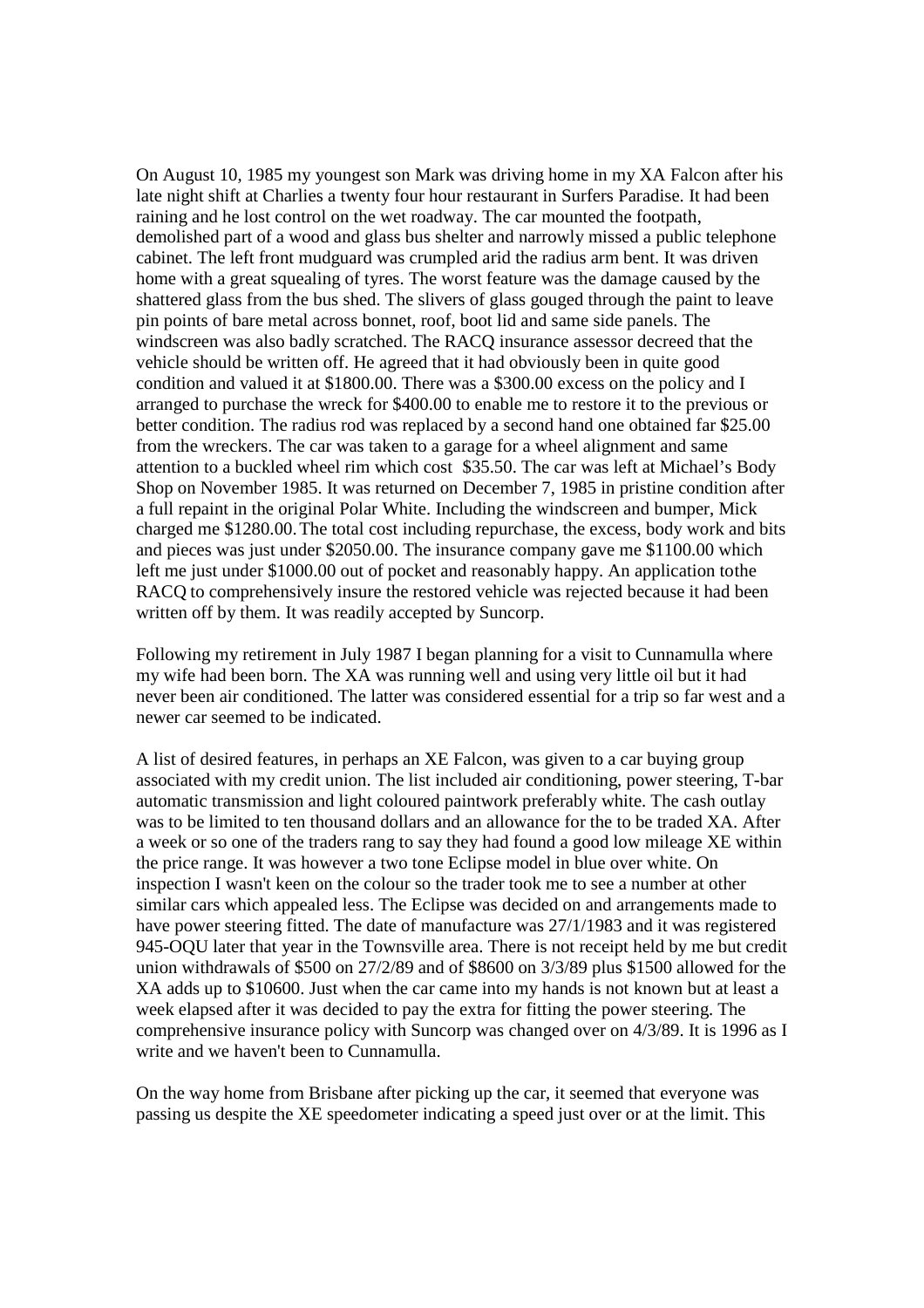included grey haired ladies in smoking four cylinder Toranas. A later check against another car indicated that the speedomoter was probably reading between 10 and 15 km/h slow. A few days later my son Mark had the car in Brisbane. In mid afternoon he rang to say that the car had caught fire when it was started. Fortunately there was a suitable fire extinguisher nearby in the underground car park and with the aid of another motorist the fire was put out. The fire had been confined to the under bonnet area and to the concrete floor underneath the car. My mother-in-law's car was hastily borrowed for a trip to Brisbane after telling Mark to call the RACQ. Grant and I had found the cause of the tire before the RACQ serviceman arrived. A badly tightened union on the petrol pump had twisted the short hose connecting the tap of the metal pipe to the carburettor and it had split. When the car was started petrol had been dumped all over the distributor with unpleasant results. According to Mark he saw a light on the wall when the car started and thought it odd as he had not switched on any lights. As soon as he realised there were flames he had turned the engine off and deprived the fire of its main fuel source. There was powder from the extinguisher everywhere but it had served its purpose. The underside of the bonnet was blackened with soot but there had not been enough heat to cause blistering. The serviceman had a suitable piece of tubing and after taping up a small amount of burnt insulation on some wiring the car was started without the problem recurring. Before leaving for the Gold Coast it was arranged that once we got on to the freeway we would check the speedometer. When traveling at a steady 80 km/h the lights were flashed and Grant checked the reading in the XE. This was repeated at 100 km/h. On arrival home it was clear that XE speedometer was way out. Even when driving 10 km/h over the limit on the XE speedometer there would have been no danger of being booked far speeding. Arrangements were made to take the car back to the dealer who replaced the whole instrument cluster and cured the problem.

When thinking back it seems that the XE behaved fairly well. Other than the fire the RACQ had to be called only one other time far roadside assistance. I t was March 22, 1990 before any significant work was needed. The power steering box was leaking and had to be replaced. Having become unhappy with the amount of play in the steering the car was taken to Pedders for a quote. The quote on 2/9/91 was for \$669.50 and the items said to be needing replacement seemed quite extensive. An RACQ inspection on 10/9/91 listed far fewer problems which were attended to by Sunshine Ford for \$357.24 and achieved the desired result. Attention to the air conditioning was required in March 1992 for almost \$150. A few days before Christmas 1992 Mark had again borrowed XE which overheated after the radiator had sprung a leak. Mark called the RACQ who topped up the radiator. The engine had cooled before the RAGQ arrived. It was suggested that Mark drive to a nearby service station in Milton Road Brisbane for attention to the radiator which had to be replaced.

The blue paint on the roof had always looked thin and in June 1994 surface rust began showing up on the swage lines. The boot and bonnet were also fading badly and some body trim was looking tatty. As the car had been kept in good mechanical condition and had covered a relatively small distance it was considered to be worth keeping. The new odometer was reading just over 50,000 km at the time and the old one read 98 585 km when the roadworthy certificate was issued in February 1989. The car was fully repainted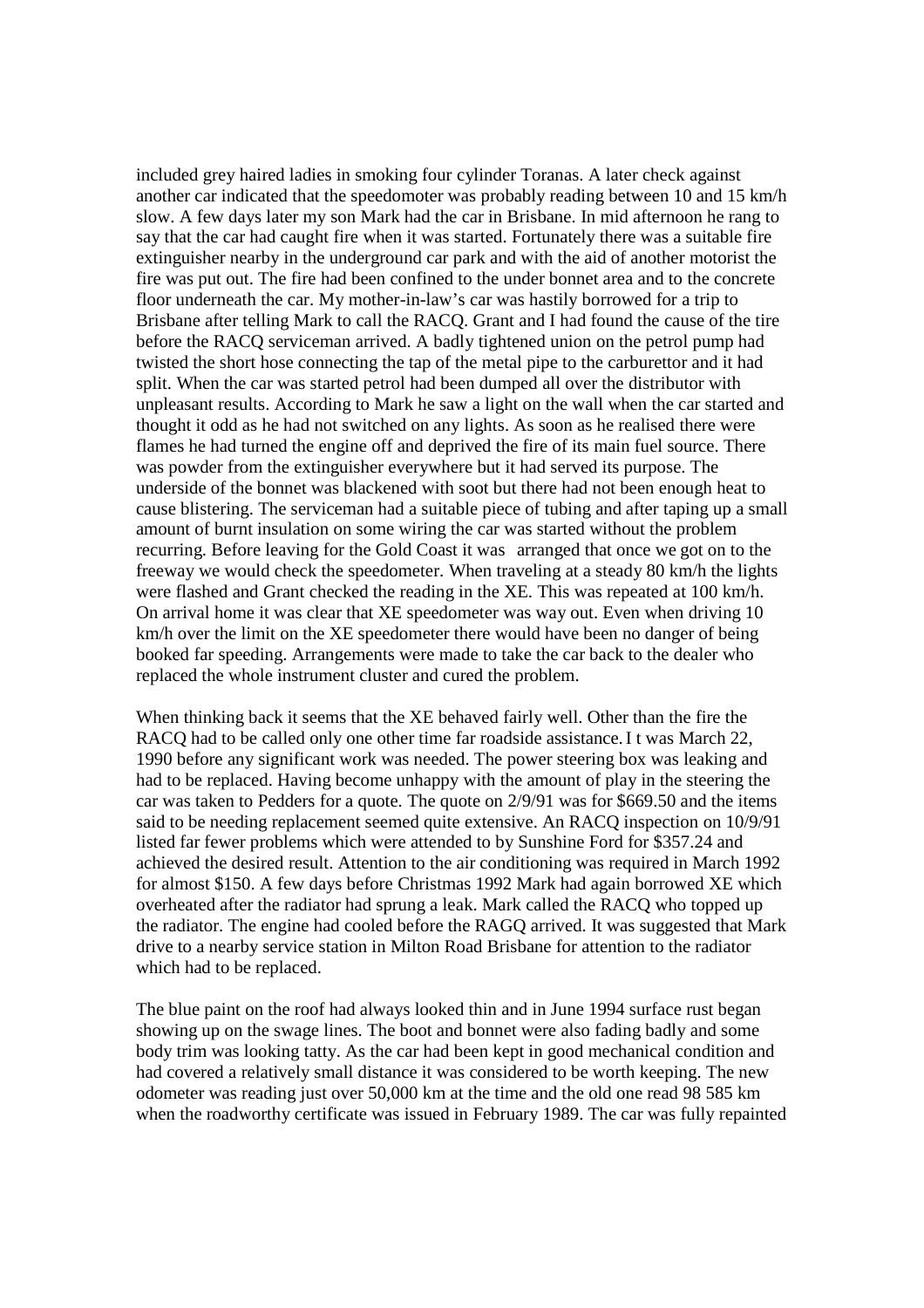after attention to minor rust and with all external trim removed. New window weather strips were fitted and chrome trim, striping, rubbing strips and mud flaps replaced. On completion the car looked even better than I had expected. When a reduced rate was offered for number plates to replace a bad batch which had lost their reflective qualities the registration number became 389-CDZ. All went well until the night of Saturday December 3, 1994. When we left a Christmas party at the Park Regis Motel in Southport to go home the car was gone. I t had been parked in a well lit area only twenty metres from the motel driveway. The police were advised and on arrival took the necessary details. The insurance company was also advised on their after hours number. It was suggested that I go to the Suncorp agency in the Pacific Fair Shopping Complex which would be open next morning despite it being a Sunday. There I was advised that I could have an Avis hire car until my own was recovered. On December 5the Beenleigh police rang to say that a cane farmer at Woongoolba had found bits of car trim and papers on a remote part of his property. Some of the papers had my name and phone number on them. The officer at Beenleigh requested me to advise the investigating officer at Southport of this discovery. The following morning Beenleigh police rang again to say that my car had been recovered from a canal at Norwell along with another vehicle. It was minus all doors, boot lid and back seating. It had been taken to a towing company yard in Beenleigh. When I advised the insurer of this fact I was told that the Avis car would have to be returned. The car was inspected at the yard and it appeared that an attempt had been made to remove the left front mudguard. It was held on by a couple of bolts at the front. The thieves may have been disturbed and decided to dump the car. It seemed that the guard had been bent forward by the force of the water when the carwas being pulled out of the canal backwards. A nearby panel shop had already inspected the vehicle when I saw it and had decided it was "uneconomical to repair". While the assessor agreed that it had obviously had been in very good condition the pay out was only \$5000. Fortunately Grant's big Ford V8 coupe was available to me for running about. Arrangements were also made to cash in a small investment to finance another car.

A friend of a. friend known to me promised to keep a lookout far a car to suit my needs. What was wanted was a younger Falcon, hopefully an XF with the same specifications as the stolen XE. It turned out to be just that. An XF Falcon GL with air, T-bar auto, power steering and low kilometers. It was a later version than the mother-in-law's gold XF had been and used unleaded petrol. It was metallic blue in colour and was registered 757- PUO. The cost in as traded condition from Sunshine Ford on March 19, 1987 was \$7900. It had travelled a little over 50,000kms and receipts and log book entries appear to confirm this figure. It had previously been owned by an elderly gentleman who had apparently parked by ear rather than sight. Both bumper bars, particularly the front one, were askew and held at the sides by self tapping screws. There was a dent in the left hand rear door extending into the mudguard which looked better after the liberal use of cutting compound. There was a badly repainted repair on the other rear door and two small dents in the front of the bonnet. It took a bit of effort, new clips and same work with a hammer on the front bumper mounting point to get it fastened properly. It now sits centrally and has only a slight droop where the bumper meets the wheel arch on one side. At times I'm inclined to leave the bodywork like it is in the hope it is less likely toget stolen. Just the same I now fit a top quality steering wheel lock and have had the glass areas etched with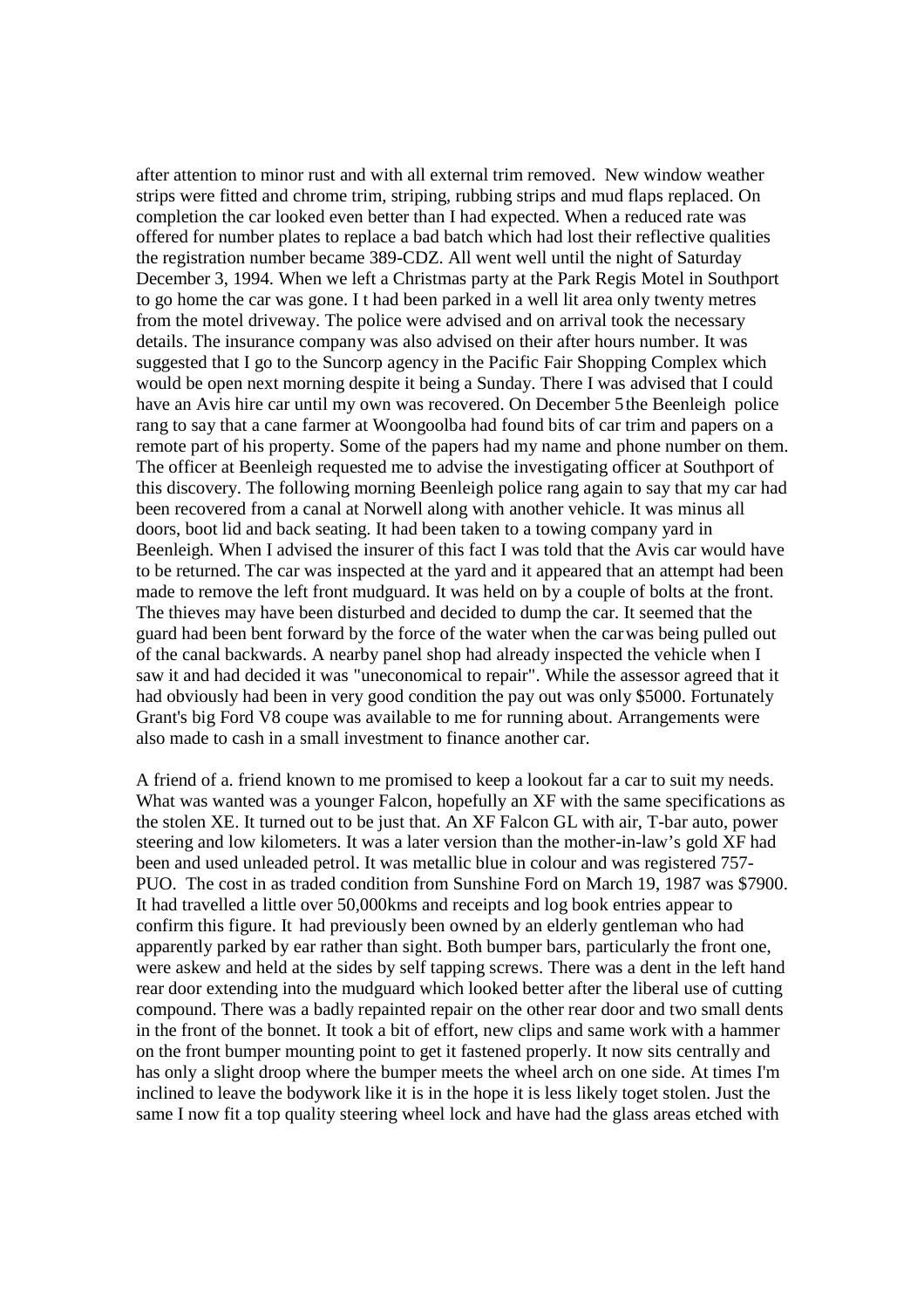the registration number 757-PUO. Since purchase a new air conditioning condenser, which seems to be a weak paint in Ford factory air, had to be fitted.Some time later I became unhappy with the amount of slack inthe steering and on RACQ advice had new rubbers put in the radius rods, the steering box adjusted and the alignment checked and adjusted. The mechanic advised that the steering box was in need of replacement. This was attended to in April 1996 when an upper left ball joint was replaced. This improved the steering to my satisfaction. It seems odd, perhaps, that three Ford cars used by the family have, all needed power steering box replacements and all at relatively low kilometres.

Eventually the time arrived when my younger son required wheels to get him to the University and to come home at week ends. This need resulted in the purchase of a Mark 1, Ford Escort 2 door for a total of \$2030.00 on May 18, 1988. It needed quite a bit of work to overcome same minor problems. Further work was needed to get the heater working. After a number of visits to the wreckers I was able to obtain the dashboard windscreen vents from a later car. I was able to modify them to replace the old ones which were falling to pieces. In truth it would take too long to tell of all the things done to the car. Major jobs included an overhaul of the motor and replacement of the rear axle and differential assembly. In all it was in many ways a better car than when it was purchased until it began to run badly after a run of twenty or thirty kilometres. This was particularly bad over 80 km/h. The garage seemed to have cured the problem after a major overhaul but on the way to Brisbane to put it on the train to Cairns it played up again. Mark, who had gone to Cairns to teach at the high school, picked it up and despite attention in Cairns it was often troublesome. As he was later transferred to Mossman, it became necessary to replace the leaking front struts which condition had been pointed out by the RACQ months before. More work was done on the car during the year Mark was teaching at Mossman and he brought it back to Brisbane when he obtained a teaching job at St Joseph's College at Nudgee.

Mark had always aspired to an MG and after some looking around he purchased an MGB tourer. It was a rubber bumper model which had been converted legally from left hand drive. The body was in really good condition with little if any rust. Electrically, it was a disaster with all sorts of intermittent faults. The RACQ was called out so often that he received a letter suggesting he get the wiring overhauled by an auto electrician. The overdrive was inclined to be noisy but never gave trouble. The electrical problems and the needs of his wife, who had to park the car at night at the university, resulted in the trade up to an MGB GT. This car, also a rubber nose model, had been privately imported from England, and a much better proposition in most respects for an only car. The body was not quite as good but generally it has been a sound car apart from minor problems that must be expected in a car more than twenty years old. On occasions when he has need of more seats when friends came to visit for a few days or more, we swapped cars and I had the use of the MGB GT. In late February 1966, when his wife Georgia was close to giving birth to their first child, we again swapped cars. This changeover lasted until they purchased a Magna sedan in late April. While I had the car I was able to make some minor repairs and replace a faulty reversing light switch. The MGB didn't really suit my purpose but in the end I was almost sorry to see it go.